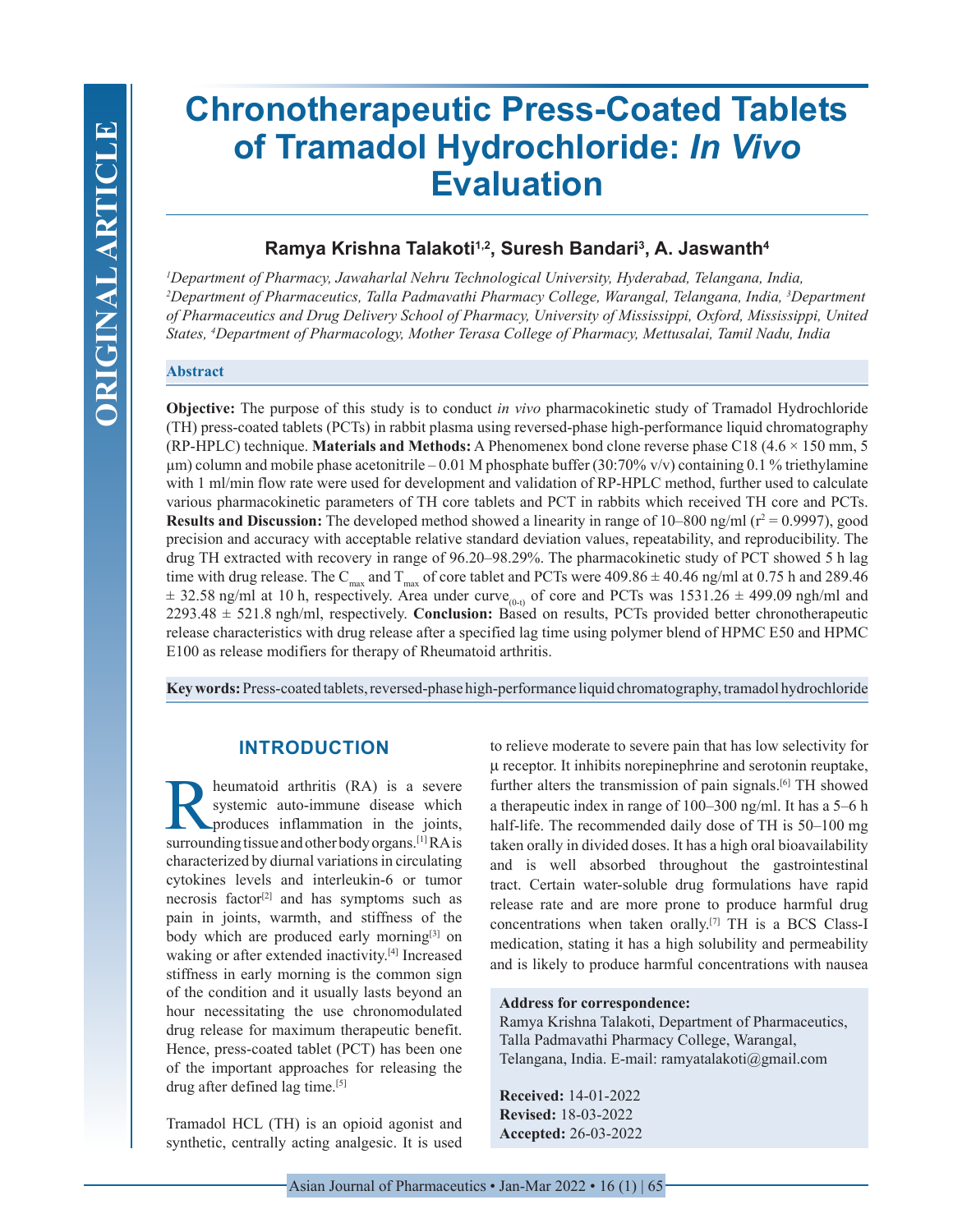and vomiting as side effects, which can be eliminated using pulsatile delivery to delay the drug's release.<sup>[8]</sup> TH has been assessed in pharmaceutical, $[9]$  urine, $[10]$  and blood plasma[11,12] using high-performance liquid chromatography (HPLC) with ultraviolet  $(UV)$ ,<sup>[9-11,13-15]</sup> fluorescence,<sup>[12,16]</sup> or electrochemical<sup>[17]</sup> detection.

In the literature survey carried out, there are only some estimation procedures of TH in rabbit plasma by reversedphase HPLC (RP-HPLC) method.<sup>[9-15]</sup> Hence, an attempt was made to develop a RP-HPLC method which is more accurate, precise. The purpose of this research was to establish and validate a sensitive and reliable RP-HPLC method for pharmacokinetic evaluation of TH in rabbit plasma and to carry out *in vivo* studies of PCTs.

# **MATERIALS AND METHODS**

## **Materials and reagents**

TH was a gift sample from Hetero Drugs, Hyderabad, India. Triethylamine (TEA) and methanol (HPLC grade) and acetonitrile were procured from Merck. All other chemicals were of analytical quality. Distilled water was used to prepare the buffer solution. Chronotherapeutic tablets are prepared by press coating technique. The composition, formulation, and *in vitro* evaluation of optimized PCT (PCT4) were described in our previous work.<sup>[18]</sup>

#### **Instruments**

The HPLC system consisted of HPLC (Shimadzu) equipped with pump (LC-20AD), UV–Visible detector (SPD-20A) and Rheodyne injector with 20 µl sample loop. The parameters of HPLC were controlled by laboratory solution software. The detector had a distinct band fixed to 271 nm, that was the wavelength employed for quantification, and it was configured to scan from 200 to 500 nm. Electronic balance (Shimadzu-AY220), bath sonicator (Biotechnics), and digital pH meter (Systronics) were used.

#### **Chromatographic requirements**

A Phenomenex bond clone RP C18 column with particle size of 5  $\mu$ m (4.6  $\times$  150 mm) was used as the analytical column. The temperature of column was at 25°C. A vestel computer with laboratory solution software was used to operate the HPLC system and collect data. The mobile phase flow rate and injection volume were 1 ml/min and 20 µl, respectively, and was detected at 271 nm.[19,20]

The mobile phase composition was changed using several combinations of acetonitrile  $-0.01$  M phosphate buffer (PB) (10:90, 20:80, 30:70, and 40:60 %v/v). The peak tailing is avoided using sufficient concentration of 0.01 M PB. The

composition of mobile phase comprising acetonitrile – 0.01 M PB (30:70 %v/v) with 0.1% TEA was optimized. The pH of mobile phase was adjusted to 3 by addition of orthophosphoric acid and further filtered through 0.47 µm membrane filter and degassed 20 min by ultrasonication. The mobile phase base line was chosen giving the best area count with least band tailing for drug. Wash out period was done with mobile phase (methanol – water,  $70:30\%$  v/v). Asymmetry and retention on column were decreased by adding TEA. TH retention time was 5.44 min for our RP-HPLC system [Figure 1].

# **Preparation of standard solutions and plasma standards**

A standard stock solution  $(1 \mu g/ml)$  of TH in mobile phase was prepared and stored at 4°C. A series of seven standard solutions (10, 50, 100, 200, 400, 600, and 800 ng/ml) were made and the calibration graph was plotted in 10–800 ng/ml range for TH  $(n = 6)$ .

Drug-free rabbit plasma was spiked with various working standard solutions to make plasma standard solutions which were further diluted to give concentration range of 10–800 ng/ml. From different stock solution, plasma control samples were prepared in concentration of 10, 100, 200, 400, and 600 ng/ml.

## **Plasma sample preparation procedure**

One-step liquid-liquid extraction was used to prepare plasma samples. In a 4 ml test tube, rabbit plasma (0.25 ml) was mixed with 1M NaOH (0.01 ml) and then extracted with 1.25 ml ethyl acetate, followed by vertexing (10 min) and centrifugation (10000 rpm, 10 min). The supernatant organic phase was taken into conical flask, further extracted again with another 1.25 ml of ethyl acetate. The organic phase was dried under a moderate air and reconstituted in 250 ml of a mobile phase.[19,20]



**Figure 1:** Chromatogram of tramadol hydrochloride standard solution (100 ng/ml) in reversed-phase high-performance liquid chromatography system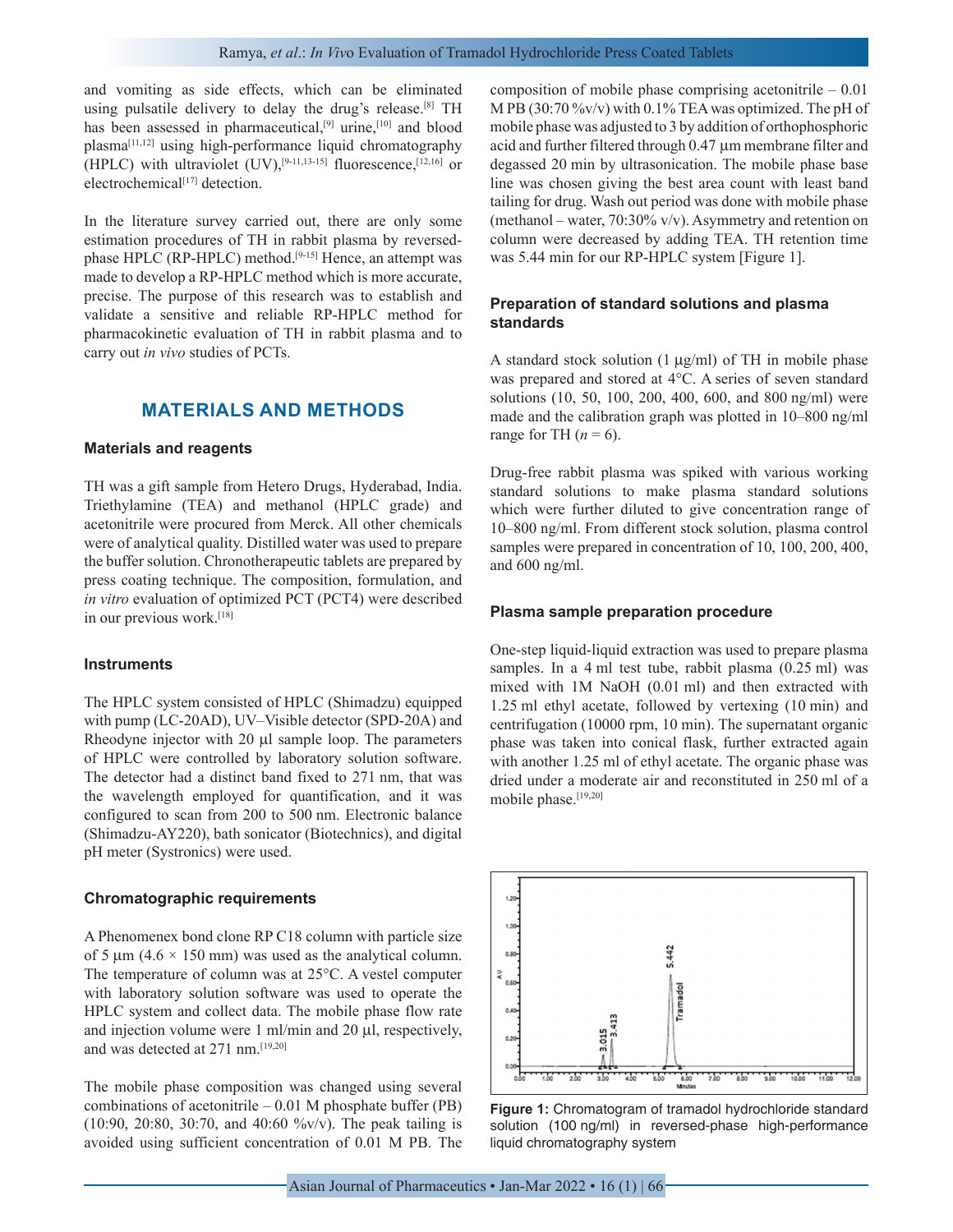#### **Validation**

Developed analytical technique is validated for detection of TH in rabbit plasma for following parameters: System suitability, linearity, accuracy, precision, limit of quantification (LOQ), limit of detection (LOD), recovery, and stability.[21]

## *System suitability*

Standard solution of TH (100 ng/ml) was injected 6 times in HPLC system and suitability parameters were calculated and compared with those mentioned by the Center for Drug Evaluation and Research (CDER).[22]

#### *Linearity*

The least square technique was used to measure seven level calibration series comprising six analyzes at each concentration level.[20]

#### *Specificity*

Specificity is the capability to measure the analyte precisely and accurately without interferences from blank or plasma. Diluent and plasma were injected into HPLC system to compare the interference using direct comparison technique.

#### *Precision and accuracy*

Spiked plasma samples were assayed at four different concentrations (10, 200, 400, and 600 ng/ml) as intra-day and inter-day for tramadol in mobile phase and the relative standard deviation ( $RSD = 100 \times S.D/mean$ ) was computed to determine the precision.[23] Accuracy was determined from the method by the percent relative error which was calculated as [(Concentration found-known concentration) × 100/known concentration].[23]

# *LOQ and detection*

The minimum plasma concentration in the calibration graph that could be determined with acceptable precision on a regular basis was designated as the LOQ (RSD  $\leq$ 20%).<sup>[24]</sup> LOD was defined as a signal-to-noise ratio of 3.

# *Recovery*

The recovery of TH in rabbit plasma was estimated at four levels of the calibration graph by comparing data acquired by direct injection of standard solutions to data obtained after the whole extraction process. The peak areas obtained from freshly prepared sample extracts were compared to those obtained by direct injection of standard solutions of the same concentrations.[23]

#### *Stability*

Stock solution (10 ng/ml) was stored at 4°C and 25°C for at least 1 month and studied for degradation (on day, 7, 14, 21, and 28). Stability of stock solution is indicated by no significant degradation occurred at 1 month.<sup>[20]</sup>

#### **Preclinical study**

#### *Animals*

Preclinical study was conducted using eight male adult healthy New Zealand rabbits (mean weight  $\pm$  SD, 3.1  $\pm$  0.4 kg). These animals were starved for 12 h before administration of tablets and have free access to fresh water during this period. The animals were given access to the food 12 h after receiving the tablets. The study was carried out in compliance with all ethical criteria for laboratory animal investigations, which were authorized by the Institution's Ethics Committee (1505/PO/a/08 CPCSEA 2020) and were carried out in accordance with the regulations and guidelines for the care and use of laboratory animals.[25]

# *Study design*

Preclinical study was performed on eight New Zealand male adult rabbits by dividing into two groups. All animals received each core tablet and PCT orally. Core tablet and PCTs were administered orally by a gastric intubation tube.[26] 20 ml of water were given with tablet to ensure tablet which was swallowed and entered the stomach at the time of administration. Rabbits are kept in retainer, while blood samples (1.5 ml) were collected from catheter remaining in the marginal ear vein, before administration and 0.25, 0.5, 0.75, 1, 2, 6, 10, 12, and and 24 h following administration of core tablets and 30 min, 1, 2, 3, 4, 5, 6, 8,10, 12, and 24 h following administration of PCTs. Blood samples were placed in collection tubes having lithium heparin and centrifuged at  $2880 \times g$  for 10 min, after which the plasma was frozen at −30°C until analysis.<sup>[27]</sup>

#### *Pharmacokinetic study*

A graph of the mean plasma concentration versus time profile has been plotted. The maximum plasma concentration  $(C_{\text{max}})$ , time required to reach peak plasma levels  $(T<sub>max</sub>)$ , and other pharmacokinetic parameters, that is, area under curve from zero to time (AUC<sub>0+</sub>), AUC from zero to infinity (AUC<sub>0-∞</sub>), elimination rate constant  $(k_e)$ , and elimination half-life  $(t_{1/2ke})$ were computed using Kinetica software (Kinetica 20000 version 3, Inna phase corporation, 2000).

# **RESULTS AND DISCUSSION**

# **Validation**

## *System suitability*

System suitability parameters were calculated using the optimized parameters compared with those mentioned by the CDER.[22] Each validation run's system suitability method acceptance parameters were within the acceptable criteria [Table 1].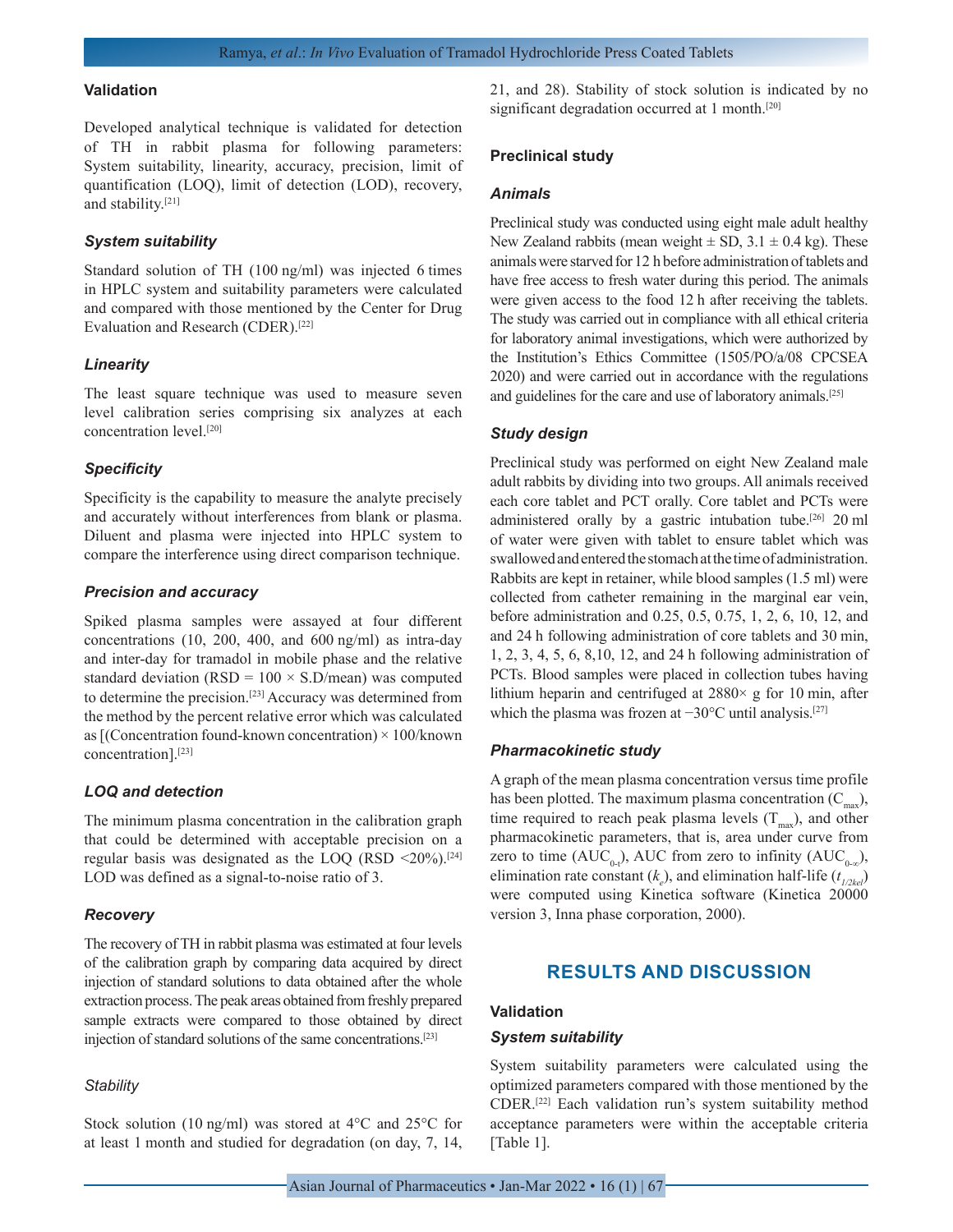#### *Linearity*

The high correlation coefficients  $(r^2)$  achieved by the regression line revealed the linearity of the calibration graph. The mean regression equation is  $y = 6529.3x - 20355$  [Figure 2]. The linearity of TH was in the range of  $10-800$  ng/ml ( $r^2$ )  $= 0.9997$ . The regression equations were calculated from the calibration graph.

# *Specificity*

When plasma and diluent were injected into an HPLC system, there was no interference from the diluent and plasma peaks

| <b>Table 1:</b> System suitability parameters of tramadol<br>hydrochloride (100 ng/ml) |                          |                               |  |
|----------------------------------------------------------------------------------------|--------------------------|-------------------------------|--|
| <b>System suitability</b><br>parameter                                                 | <b>Observed</b><br>value | <b>Acceptance</b><br>criteria |  |
| Percentage RSD<br>of peak area                                                         | 1.38                     | $\langle$                     |  |
| Capacity<br>factor                                                                     | 1.50                     | >2                            |  |
| Theoretical plate<br>count                                                             | 638.780                  | >2000                         |  |
| Tailing factor/<br>asymmetry                                                           | 0.9                      | $<$ 2                         |  |

RSD: Relative standard deviation



**Figure 2:** Linearity of tramadol hydrochloride

at the standard TH peak retention time [Figure 3a and b].

#### *Precision and accuracy*

Precision and accuracy were calculated according to formulae and expressed as RSD. Precision and accuracy investigations revealed acceptable RSD values, relative errors ≤10, and good accuracy  $\leq 10$  for both intra- and inter-day studies  $(n = 6)$  [Table 2].

# *LOQ and detection*

LOD of TH in rabbit plasma was 5 ng/ml (signal-to-noise ratio =  $2.98$ ) [Figure 4], while the LOD of TH in rabbit plasma was 5 ng/ml (signal-to-noise ratio = 2.98).

## *Recovery*

The TH extraction recovery of tramadol in rabbit plasma was assessed using rapid one-step liquid-liquid extraction procedure. Due to its strong polarity and volatility, ethyl acetate was chosen as the solvent for our liquid–liquid extraction approach.[23] The solvent ethyl acetate provided excellent recovery, with absolute tramadol recoveries of 96–98% from rabbit plasma [Table 3]. No interfering or ghost peaks were detected in the blank plasma and plasma samples.

### *Stability*

The stability of TH at various temperatures revealed no significant degradation occurred and it is stable at 4 and 25°C for at least 1 month [Table 4].

#### *Pharmacokinetic study*

The TH plasma concentration at various time intervals following oral administration of both core tablet and PCT is shown in graph of mean plasma concentration versus time profile [Figure 5]. It reveals that PCT maintained therapeutic plasma concentration even up to 10 h as compared to core tablets, which showed fast decrease in drug concentration with time as tablets disintegrated very fast in GIT and resulted in quick absorption. The therapeutic index of TH is in range of 100–300 ng/ml. The peak plasma concentration  $(C_{\text{max}})$  and time to reach peak concentration  $(T_{\text{max}})$  of core tablet and PCT



**Figure 3:** Chromatogram of (a) drug free rabbit plasma (blank) and (b) standard tramadol hydrochloride (10 ng/ml) in rabbit plasma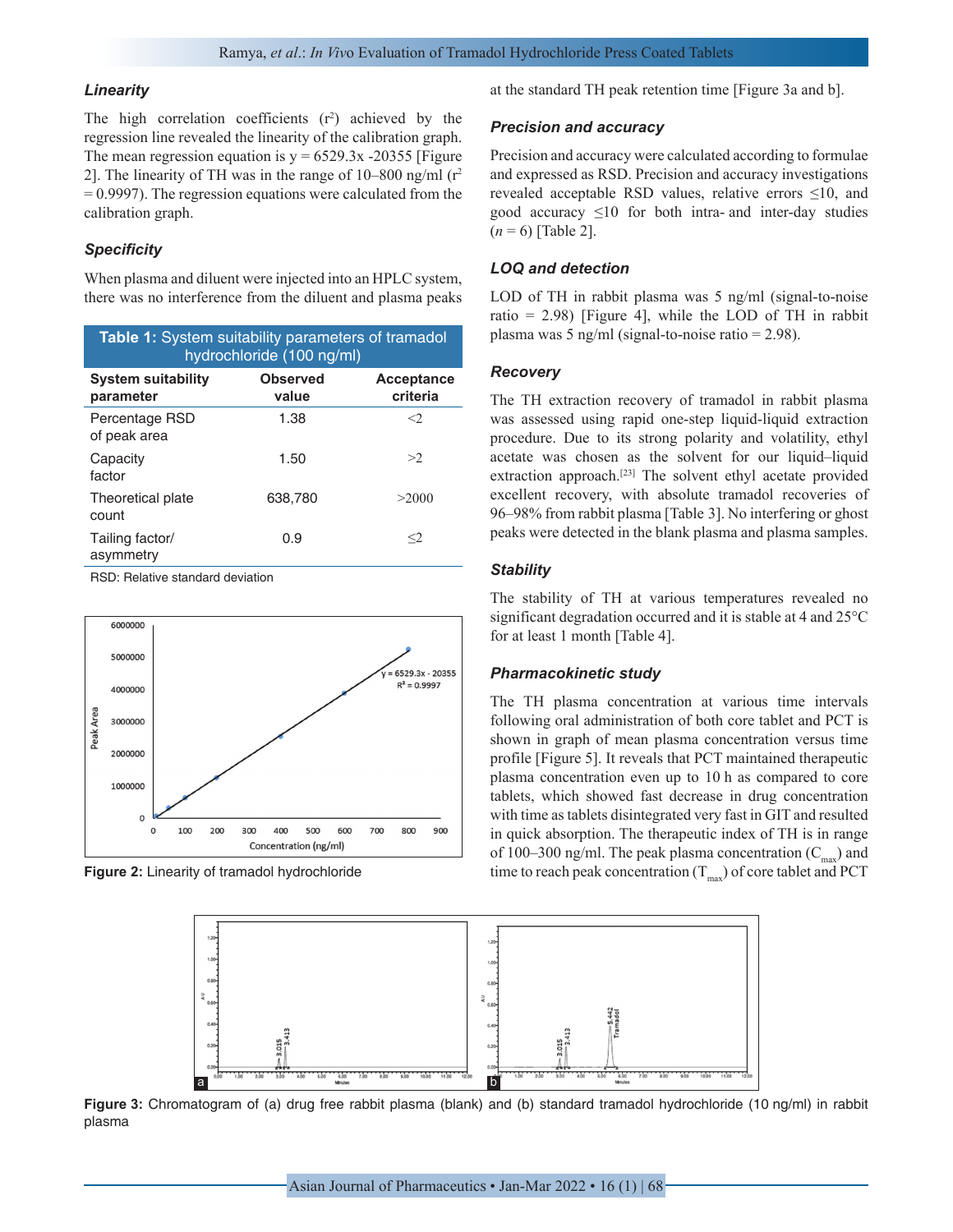# Ramya, *et al*.: *In Vivo* Evaluation of Tramadol Hydrochloride Press Coated Tablets

| Table 2: Precision and accuracy data for determination of tramadol hydrochloride in rabbit plasma $(n=6)$ |                                          |                              |                                        |                                          |                              |                                        |
|-----------------------------------------------------------------------------------------------------------|------------------------------------------|------------------------------|----------------------------------------|------------------------------------------|------------------------------|----------------------------------------|
| Intra-day                                                                                                 |                                          |                              |                                        |                                          | Inter-day                    |                                        |
| <b>Added</b><br>concentration<br>(ng/ml)                                                                  | <b>Found</b><br>concentration<br>(ng/ml) | <b>RSD</b><br>(precision, %) | <b>Accuracy</b><br>(relative error, %) | <b>Found</b><br>concentration<br>(ng/ml) | <b>RSD</b><br>(precision, %) | <b>Accuracy</b><br>(relative error, %) |
| 10                                                                                                        | 9.62                                     | 0.99                         | $-3.8$                                 | 9.81                                     | 1.07                         | $-1.9$                                 |
| 200                                                                                                       | 194.15                                   | 3.71                         | $-2.92$                                | 193.46                                   | 3.00                         | $-3.27$                                |
| 400                                                                                                       | 395.47                                   | 2.06                         | $-1.13$                                | 396.29                                   | 2.57                         | $-0.92$                                |
| 600                                                                                                       | 593.72                                   | 3.27                         | $-1.04$                                | 591.92                                   | 1.99                         | $-1.46$                                |

RSD: Relative standard deviation

| Table 3: Assay recovery data of tramadol hydrochloride in rabbit plasma |                                       |                                 |                                          |                |
|-------------------------------------------------------------------------|---------------------------------------|---------------------------------|------------------------------------------|----------------|
| <b>Added concentration</b><br>(ng/ml)                                   | <b>Found concentration</b><br>(ng/ml) | <b>Recovery</b><br>ratio $(\%)$ | <b>Accuracy relative</b><br>error $(\%)$ | <b>RSD</b> (%) |
| 10                                                                      | 9.62                                  | 96.20                           | $-3.8$                                   | 0.78           |
| 200                                                                     | 192.26                                | 96.13                           | $-3.87$                                  | 3.42           |
| 400                                                                     | 390.64                                | 97.66                           | $-2.34$                                  | 1.50           |
| 600                                                                     | 589.79                                | 98.29                           | $-1.70$                                  | 1.38           |

RSD: Relative standard deviation

| <b>Table 4:</b> Stability of tramadol hydrochloride stock<br>solution (10 ng/ml) under different storage conditions |     |    |    |    |  |
|---------------------------------------------------------------------------------------------------------------------|-----|----|----|----|--|
| Day                                                                                                                 |     |    |    |    |  |
| o                                                                                                                   |     | 14 | 21 | 28 |  |
| 101                                                                                                                 | 99  | 96 | 94 | 93 |  |
| 102                                                                                                                 | 100 | 98 | 95 | 92 |  |
|                                                                                                                     |     |    |    |    |  |



**Figure 4:** Chromatogram for limit of detection

were  $409.86 \pm 40.46$  ng/ml,  $289.46 \pm 32.58$  ng/ml, and 0.75  $\pm$  0.02 h, 10  $\pm$  0.01 h, respectively. Lower C<sub>max</sub> of PCT (with in therapeutic index) reveals minimized danger of exceeding the maximum therapeutic concentration. Higher  $T_{\text{max}}$  of PCT reveals lag time of 5 h followed by drug release which is suitable for chronotherapy of RA.  $AUC_{0.24}$  of core and PCTs was  $1531.26 \pm 499.0$  ngh/ml and  $2293.48 \pm 521.8$  ngh/ml, respectively. Higher  $AUC_{0.24}$  of PCT reveals superiority of PCT over core tablet in providing slow drug release with a lag time of 5 h and improved bioavailability. AUC<sub>0-∞</sub> of



**Figure 5:** Plasma concentration-time profiles of tramadol hydrochloride after oral administration of core tablet and selected press-coated tablet

core and PCTs was  $1803.94 \pm 433.86$  ngh/ml and  $2657.193$  $\pm$  519.8 ngh/ml. Elimination rate constant (k<sub>e</sub>) and half-life  $(t_{1/2kel})$  of core tablet and PCT were found to be 0.0908 h<sup>-1</sup>, 7.63 h and 0.0711 h-1, and 9.74h-1, respectively.

# **CONCLUSION**

The developed RP-HPLC method was simple, specific, accurate, and precise. This method was suitable for estimation of TH content in rabbit plasma from PCTs. Pharmacokinetic studies revealed lower  $C_{max}$  and delayed  $T_{\text{max}}$  of PCT compared to core tablet indicating minimized danger of exceeding therapeutic concentration and lag time of 5 h followed by complete drug release in 10 h. Based on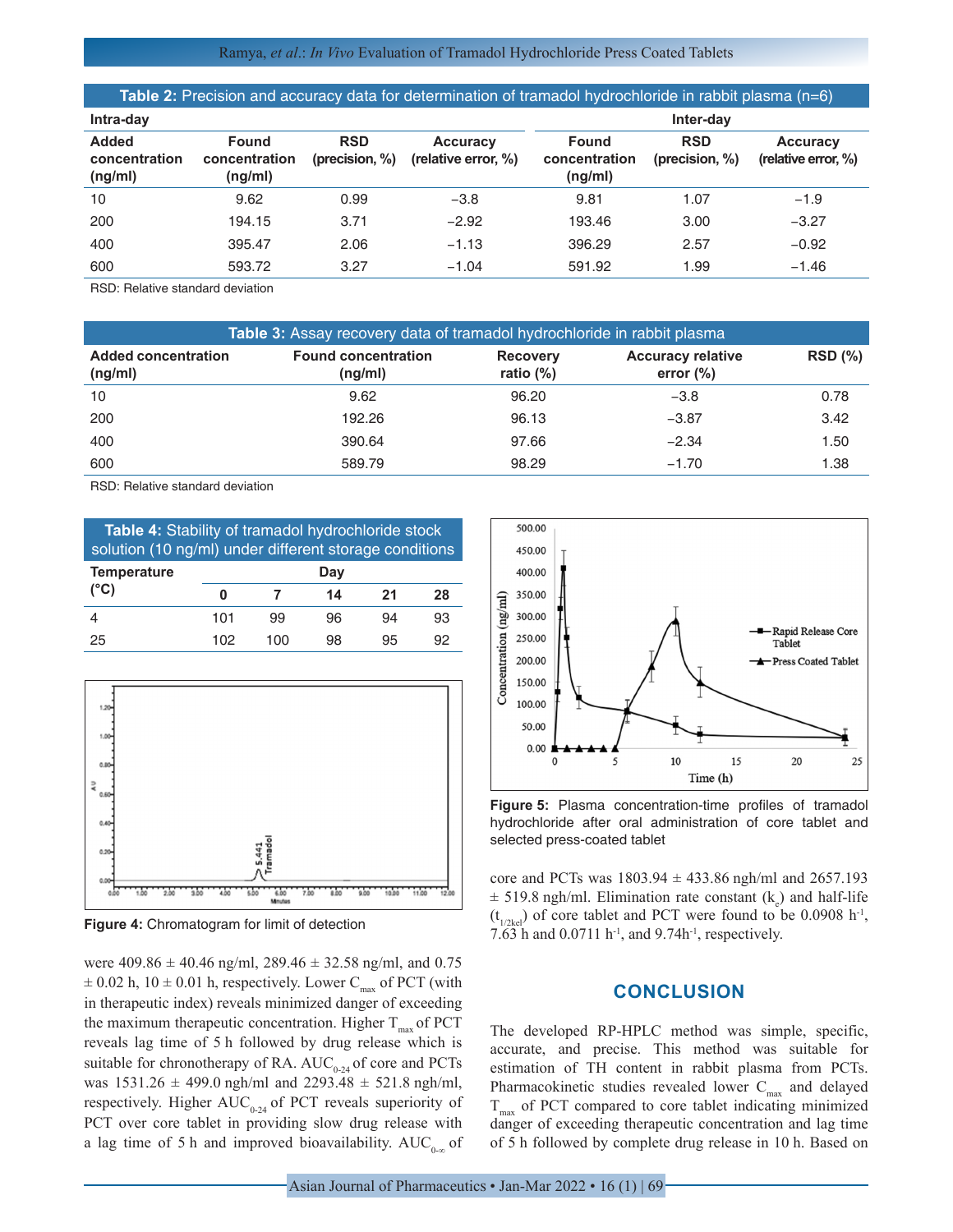the results, this PCT is suitable as chronomodulated delivery system for therapy of RA. Hence, PCTs with desired lag time followed by drug release were developed which provided better chronotherapeutic release characteristics using HPMC E50 and HPMC E100 as release modifiers.

# **ACKNOWLEDGMENTS**

Ramya Krishna T (author) acknowledge Hetero drugs, Hyderabad, India for providing gift samples. The author is grateful to Dr. Suresh B and Dr. Jaswanth A (guides) for their valuable support and for guiding me to carry out this research work. The author is more thankful to Dr. J. Venkateshwar Rao (principal) and management of Talla Padmavathi Pharmacy College for providing the facilities. The author is more thankful to Dr. Satyanaraya Patnaik for giving me valuable information.

# **REFERENCES**

- 1. Rothschild BM, Rothschild C, Helbling M. Unified theory of the origins of erosive arthritis: Conditioning as a protective/directing mechanism? J Rheumatol 2003;30:2095-102.
- 2. Edwards JC, Szczepanski L, Szechinski J, Filipowicz-Sosnowska A, Emery P, Close DR, *et al.* Efficacy of B-cell-targeted therapy with rituximab in patients with rheumatoid arthritis. N Engl J Med 2004;350:2572-81.
- 3. Arvidson NG, Gudbjörnsson B, Elfman L, Rydén AC, Tötterman TH, Hällgren R. Circadian rhythm of serum interleukin-6 in rheumatoid arthritis. Ann Rheum Dis 1994;53:521-4.
- 4. Bierma-Zeinstra SM, Oster JD, Bernsen RM, Verhaar JA, Ginai AZ, Bohnen AM. Joint space narrowing and relationship with symptoms and signs in adults consulting for hip pain in primary care. J Rheumatol 2002;29:1713-8.
- 5. Survase S, Kumar N. Pulsatile drug delivery: Current scenario. Curr Res Inf Pharm Sci 2007;8:27-33.
- 6. Rubin BR, Talent JM, Kongtawelert P, Pertusi RM, Forman MD, Gracy RW. Oral polymeric N-acetyl-Dglucosamine and osteoarthritis. J Am Osteopath Assoc 2001;101:339-44.
- 7. Lata MS, Panchal A, Shelat PK, Zaveri MN. Development of sustained release matrix tablet of tramadol hydrochloride using natural gums. Int J Pharm Pharm Sci 2012;4:153-9.
- 8. Parag AK, Mahendra J, Santosh BJ, Satish VS, Pramod VK. Development and evaluation of press coated tablets for chronopharmaceutical drug delivery using gellable and permeable polymers. Pharm Lett 2010;2:482-97.
- 9. Zaghloul IY, Radwan MA. High performance liquid chromatographic determination of tramadol in pharmaceutical dosage forms. J Liq Chromatogr Relat

Technol 1997;20:779-87.

- 10. Elsing B, Blaschke G. Achiral and chiral highperformance liquid chromatographic determination of tramadol and its major metabolites in urine after oral administration of racemic tramadol. J Chromatogr 1993;612:223-30.
- 11. Ceccato A, Chiap P, Hubert P, Crommen J. Automated determination of tramadol enantiomers in human plasma using solid-phase extraction in combination with chiral liquid chromatography. J Chromatogr B Biomed Sci Appl 1997;698:161-70.
- 12. Nobilis M, Pastera J, Anzenbacher P, Svoboda D, Kopecký J, Perlík F. High-performance liquid chromatographic determination of tramadol in human plasma. J Chromatogr B Biomed Appl 1996;681:177-83.
- 13. Yeh GC, Sheu MT, Yen CL, Wang YW, Liu CH, Ho HO. High-performance liquid chromatographic method for determination of tramadol in human plasma. J Chromatogr B Biomed Sci Appl 1999;723:247-53.
- 14. Gan SH, Ismail R. Validation of a high-performance liquid chromatography method for tramadol and o-desmethyltramadol in human plasma using solidphase extraction. J Chromatogr B Biomed Sci Appl 2001;759:325-35.
- 15. Gan SH, Ismail R, Wan Adnan WA, Wan Z. Method development and validation of a high-performance liquid chromatographic method for tramadol in human plasma using liquid-liquid extraction. J Chromatogr B Analyt Technol Biomed Life Sci 2002;772:123-9.
- 16. Overbeck P, Blaschke G. Direct determination of tramadol glucuronides in human urine by high-performance liquid chromatography with fluorescence detection. J Chromatogr B Biomed Sci Appl 1999;732:185-92.
- 17. Valle M, Pavón JM, Calvo R, Campanero MA, Trocóniz IF. Simultaneous determination of tramadol and its major active metabolite O-demethyltramadol by high-performance liquid chromatography with electrochemical detection. J Chromatogr B Biomed Sci Appl 1999;724:83-9.
- 18. Ramya KT, Suresh B, Jaswanth A. Chronotherapeutic press-coated tablets of tramadol hydrochloride: Formulation and *in vitro* evaluation. Asian J Pharm 2017;11:S358-66.
- 19. Rouini MR, Ardakani YH, Soltani F, Aboul-Enein HY, Foroumadi A. Development and validation of a rapid HPLC method for simultaneous determination of tramadol, and its two main metabolites in human plasma. J Chromatogr B Analyt Technol Biomed Life Sci 2006;830:207-11.
- 20. Küçük A, Kadioğlu Y, Celebi F. Investigation of the pharmacokinetics and determination of tramadol in rabbit plasma by a high-performance liquid chromatographydiode array detector method using liquid-liquid extraction. J Chromatogr B Analyt Technol Biomed Life Sci 2005;816:203-8.
- 21. FDA Guideline for Submitting Samples and Analytical Data for Method Validations, Rockville, MD, USA;